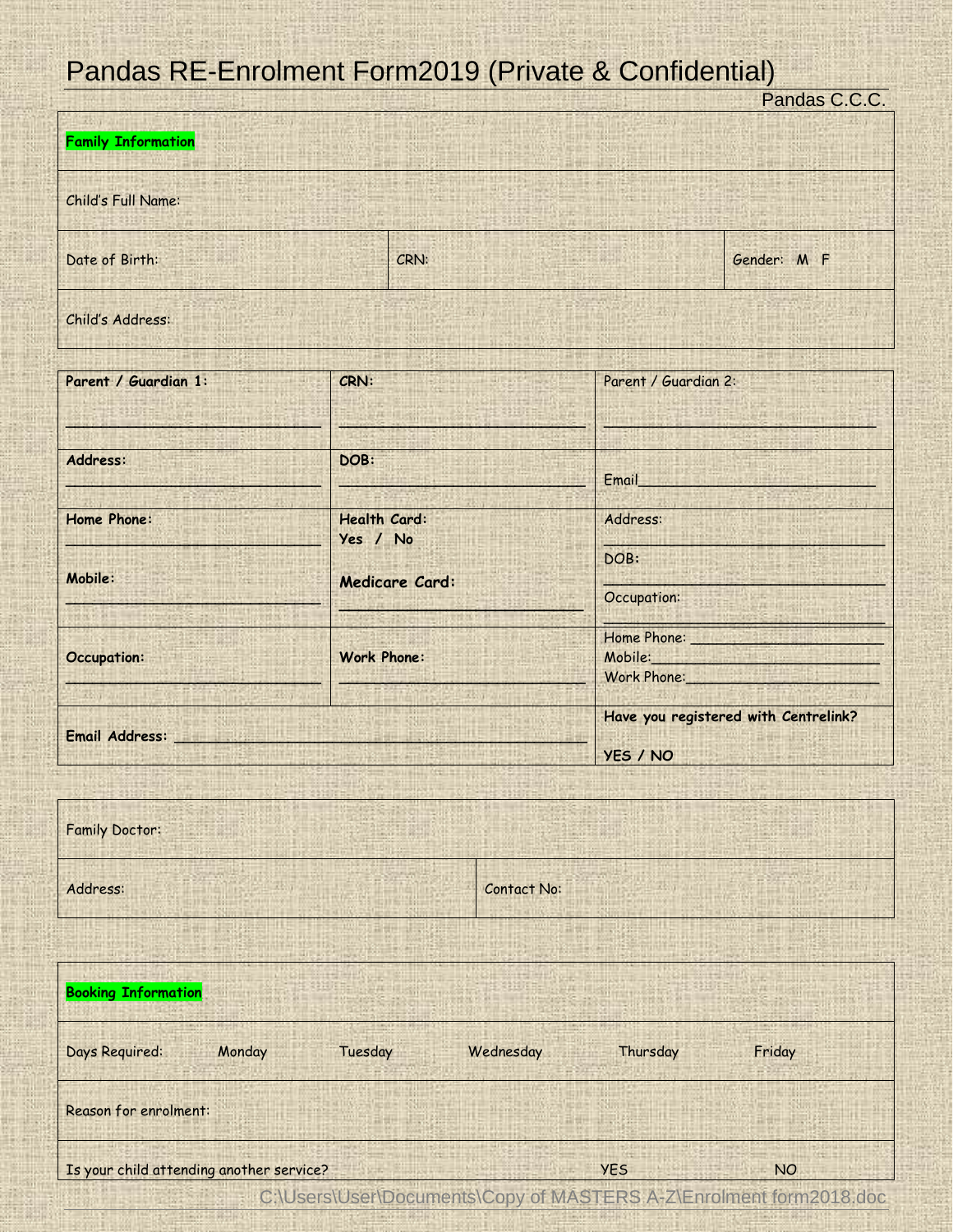## Pandas RE-Enrolment Form2019 (Private & Confidential)

|                                                                                                                                               | Pandas C.C.C.      |  |  |  |  |
|-----------------------------------------------------------------------------------------------------------------------------------------------|--------------------|--|--|--|--|
| If yes; Does the service offer an approved kindergarten program?                                                                              | <b>YES</b><br>NO.  |  |  |  |  |
|                                                                                                                                               |                    |  |  |  |  |
| <b>Emergency Contacts</b>                                                                                                                     |                    |  |  |  |  |
| Emergency contacts and authorized persons to collect your child from the centre and able to prescribe any                                     |                    |  |  |  |  |
| medication's:                                                                                                                                 |                    |  |  |  |  |
| Name:                                                                                                                                         | Relationship:      |  |  |  |  |
|                                                                                                                                               |                    |  |  |  |  |
|                                                                                                                                               |                    |  |  |  |  |
| Address:                                                                                                                                      | <b>Contact No:</b> |  |  |  |  |
|                                                                                                                                               |                    |  |  |  |  |
|                                                                                                                                               |                    |  |  |  |  |
|                                                                                                                                               |                    |  |  |  |  |
| Name:                                                                                                                                         | Relationship:      |  |  |  |  |
|                                                                                                                                               |                    |  |  |  |  |
| Address:                                                                                                                                      | Contact No:        |  |  |  |  |
|                                                                                                                                               |                    |  |  |  |  |
|                                                                                                                                               |                    |  |  |  |  |
| <b>Special Considerations</b>                                                                                                                 |                    |  |  |  |  |
|                                                                                                                                               |                    |  |  |  |  |
| Nationality:                                                                                                                                  |                    |  |  |  |  |
| Is your child of Aboriginal or Torres Strait Islander origin?<br>YES, Aboriginal<br><b>NO</b><br><b>YES, Torres Strait</b><br><b>Islander</b> |                    |  |  |  |  |
|                                                                                                                                               |                    |  |  |  |  |
| Language spoken at home:                                                                                                                      |                    |  |  |  |  |
|                                                                                                                                               |                    |  |  |  |  |
| Are there any special cultural/religious requirements?                                                                                        |                    |  |  |  |  |
|                                                                                                                                               |                    |  |  |  |  |
| Are there any court orders affecting the child enrolled? (If yes provide documentation)<br><b>YES</b><br><b>NO</b>                            |                    |  |  |  |  |
| Does your child any allergies, including whether the child has been diagnosed as at risk of anaphylaxis or asthma? YES                        |                    |  |  |  |  |
| <b>NO</b>                                                                                                                                     |                    |  |  |  |  |
| (Please attach action plans)<br>Does your child have any additional needs or disabilities?                                                    |                    |  |  |  |  |
|                                                                                                                                               |                    |  |  |  |  |
| Does your child attend any specialist agencies?                                                                                               |                    |  |  |  |  |
| Is your child Immunised (Please attached up to date print doctor transcript)? Yes/No<br>Admin Sighted: Yes/No                                 |                    |  |  |  |  |
| Date:                                                                                                                                         |                    |  |  |  |  |
|                                                                                                                                               |                    |  |  |  |  |

C:\Users\User\Documents\Copy of MASTERS A-Z\Enrolment form2018.doc